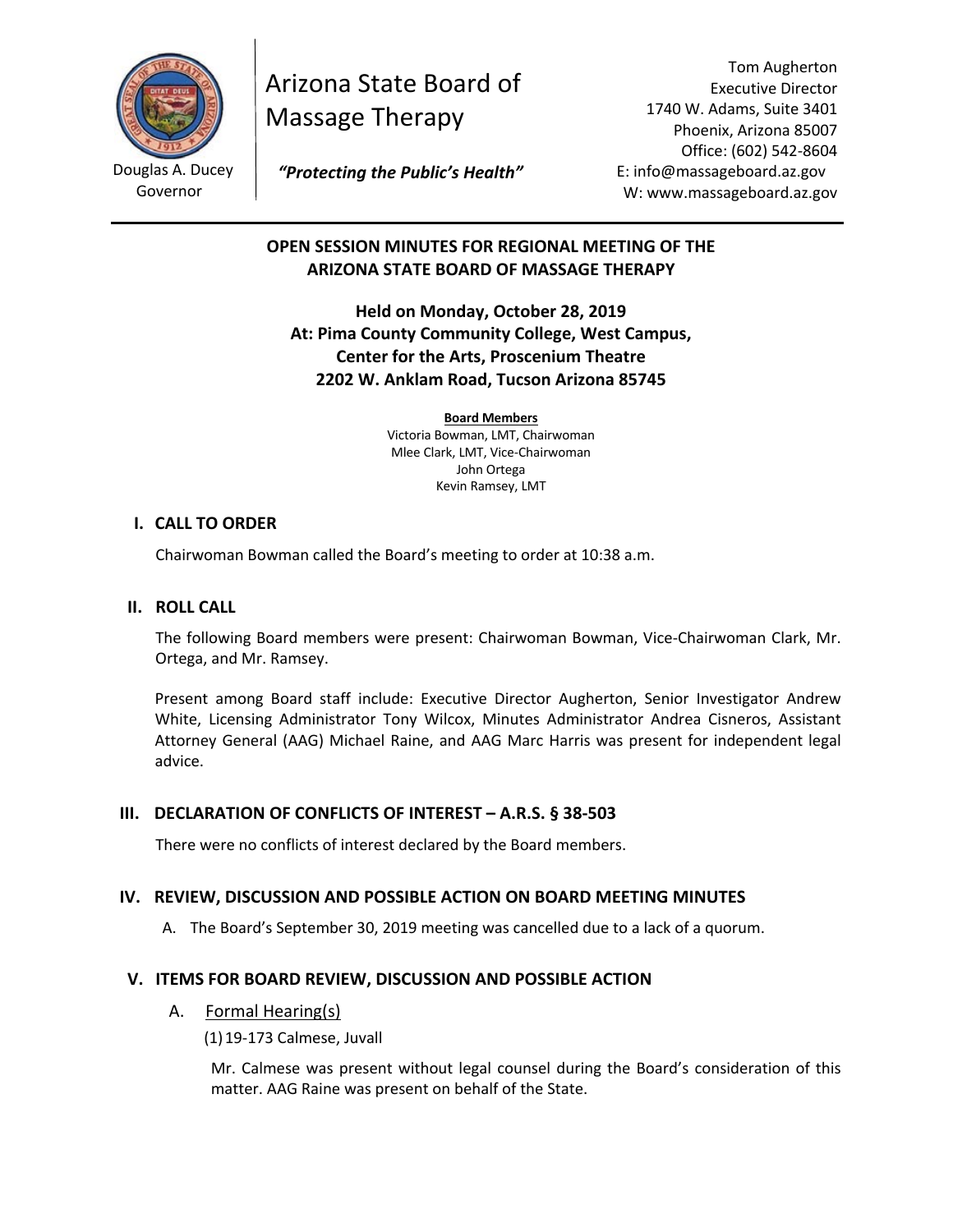**MOTION: Vice-Chairwoman Clark moved for the Board to find that the State has demonstrated by a preponderance of the evidence the factual allegations in the Complaint and to adopt these allegations as the Board's Findings of Fact.** 

**SECOND: Mr. Ortega** 

**VOTE: The following Board members voted in favor of the motion: Chairwoman Bowman, Vice-Chairwoman Clark, Mr. Ortega, and Mr. Ramsey.** 

**VOTE: 4-yay, 0-nay, 0-abstain, 0-recuse, 0-absent.** 

**MOTION PASSED.** 

**MOTION: Vice-Chairwoman Clark moved for the Board to find that the Findings of Fact constitute a violation of the statutes and/or rules set forth in the Complaint and adopt the alleged violations as the Board's Conclusions of Law.** 

**SECOND: Mr. Ramsey** 

**VOTE: The following Board members voted in favor of the motion: Chairwoman Bowman, Vice-Chairwoman Clark, Mr. Ortega, and Mr. Ramsey.**

**VOTE: 4-yay, 0-nay, 0-abstain, 0-recuse, 0-absent. MOTION PASSED.** 

**MOTION: Vice-Chairwoman Clark moved for the Board to issue an Order for One Year Suspension of Licensure. Within one year, Mr. Calmese shall complete 6 hours of Board staff pre-approved in-person Continuing Education (CE) in each of the following topics: business practices, communication, draping, and ethics, for a total of 24 CE hours. The CE hours shall be in addition to the hours required for license renewal. Mr. Calmese shall pay a Civil Penalty in the amount of \$250 within twelve months. After one year, Mr. Calmese shall return to the Board to demonstrate his compliance with the Board's Order and to request termination of the suspension.** 

**SECOND: Mr. Ramsey** 

**VOTE: The following Board members voted in favor of the motion: Chairwoman Bowman, Vice-Chairwoman Clark, Mr. Ortega, and Mr. Ramsey. VOTE: 4-yay, 0-nay, 0-abstain, 0-recuse, 0-absent. MOTION PASSED.** 

## B. Formal Interview(s)

(1) 20-110 Harris, Ronnie

Mr. Harris was present without legal counsel during the Board's consideration of this matter.

**MOTION: Vice-Chairwoman Clark moved for the Board to find that the alleged massage and sexual activity occurred with a client in violation of A.R.S. § 32-4253(A)(10) and (15), and to issue an Order for Six Months' Suspension of Licensure. Within six months, Mr. Harris shall complete 16 hours of Board staff pre-approved CE in business practices and ethics. The CE hours shall be in addition to the hours required for license renewal. Mr. Harris shall pay a Civil Penalty in the amount of \$500 within six months. After six months, Mr. Harris shall return to the Board to demonstrate compliance with the Board's Order and to request termination of the suspension. SECOND: Mr. Ortega**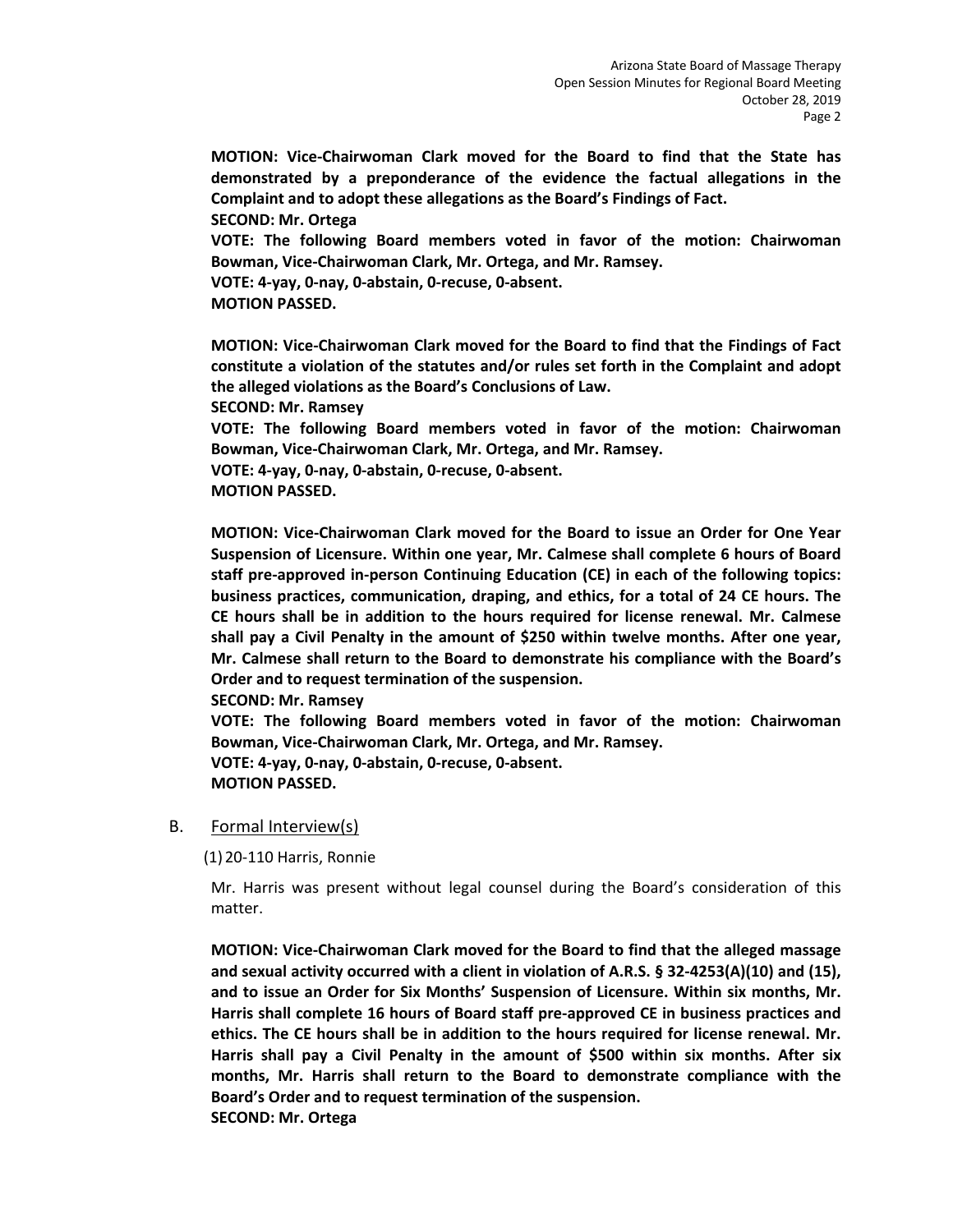**VOTE: The following Board members voted in favor of the motion: Chairwoman Bowman, Vice-Chairwoman Clark, and Mr. Ortega. The following Board member voted against the motion: Mr. Ramsey. VOTE: 3-yay, 0-nay, 0-abstain, 0-recuse, 0-absent. MOTION PASSED.** 

## C. Investigation Review File(s)

(1) 20-111 Hargrett, Romania

Ms. Hargrett was present during the Board's consideration of this matter.

**MOTION: Chairwoman Bowman moved for dismissal. SECOND: Mr. Ortega VOTE: The following Board members voted in favor of the motion: Chairwoman Bowman, Vice-Chairwoman Clark, Mr. Ortega, and Mr. Ramsey. VOTE: 4-yay, 0-nay, 0-abstain, 0-recuse, 0-absent. MOTION PASSED.** 

(2) 20-113 Cox-Pitt, Sirena

Ms. Cox-Pitt was not present during the Board's consideration of this matter.

**MOTION: Mr. Ortega moved for the Board to proceed to Formal Interview in this case. SECOND: Vice-Chairwoman Clark** 

**VOTE: The following Board members voted in favor of the motion: Chairwoman Bowman, Vice-Chairwoman Clark, Mr. Ortega, and Mr. Ramsey. VOTE: 4-yay, 0-nay, 0-abstain, 0-recuse, 0-absent.** 

**MOTION PASSED.** 

(3) 20-114 Huang, Yong Fang

Ms. Huang was present with legal counsel, Mr. Flynn Carey.

**MOTION: Mr. Ortega moved for the Board to proceed to Formal Interview in this case. SECOND: Ms. Clark VOTE: The following Board members voted in favor of the motion: Chairwoman Bowman, Vice-Chairwoman Clark, Mr. Ortega and Mr. Ramsey. VOTE: 4-yay, 0-nay, 0-abstain, 0-recuse, 0-absent. MOTION PASSED.** 

(4) 20-115 Li, Shu Ling

Ms. Ling was present during the Board's consideration of this matter.

**MOTION: Mr. Ortega moved for the Board to proceed to Formal Interview in this case. SECOND: Vice-Chairwoman Clark VOTE: The following Board members voted in favor of the motion: Chairwoman Bowman, Vice-Chairwoman Clark, Mr. Ortega, and Mr. Ramsey. VOTE: 4-yay, 0-nay, 0-abstain, 0-recuse, 0-absent. MOTION PASSED.**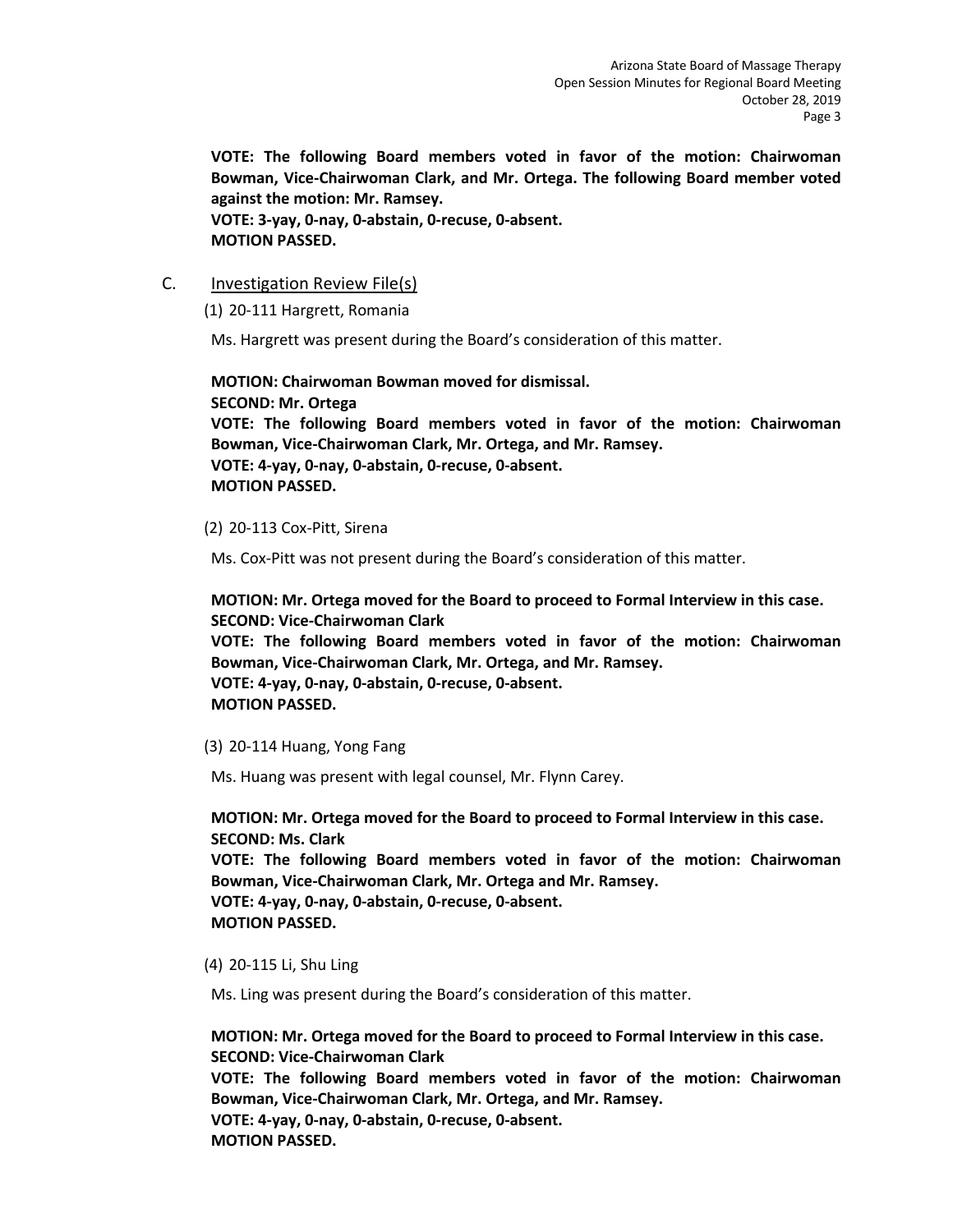(5) 20-116 Jones, Rodyon

Mr. Jones was present during the Board's consideration of this matter.

**MOTION: Vice-Chairwoman Clark moved for the Board to proceed to Formal Interview in this case.** 

**SECOND: Mr. Ramsey VOTE: The following Board members voted in favor of the motion: Chairwoman Bowman, Vice-Chairwoman Clark, Mr. Ortega, and Mr. Ramsey. VOTE: 4-yay, 0-nay, 0-abstain, 0-recuse, 0-absent. MOTION PASSED.** 

(6) 20-117 Blanchord, Justin

Mr. Blanchord was present during the Board's consideration of this matter.

**MOTION: Vice-Chairwoman Clark moved for the Board to offer the licensee a Consent Agreement for \$100 Civil Penalty to be paid within ninety days. If declined, the matter shall proceed to Formal Interview.** 

**SECOND: Mr. Ortega** 

**VOTE: The following Board members voted in favor of the motion: Chairwoman Bowman, Vice-Chairwoman Clark, Mr. Ortega, and Mr. Ramsey.** 

**VOTE: 4-yay, 0-nay, 0-abstain, 0-recuse, 0-absent. MOTION PASSED.** 

## C. Application Review

(1) Jin, Yan

**MOTION: Chairwoman Bowman moved for the Board to grant the license. SECOND: Vice-Chairwoman Clark VOTE: The following Board members voted in favor of the motion: Chairwoman Bowman, Vice-Chairwoman Clark, Mr. Ortega, and Mr. Ramsey. VOTE: 4-yay, 0-nay, 0-abstain, 0-recuse, 0-absent. MOTION PASSED.** 

#### (2) Li, Hong Mei

**MOTION: Chairwoman Bowman moved for the Board to grant the license. SECOND: Vice-Chairwoman Clark VOTE: The following Board members voted in favor of the motion: Chairwoman Bowman, Vice-Chairwoman Clark, Mr. Ortega, and Mr. Ramsey. VOTE: 4-yay, 0-nay, 0-abstain, 0-recuse, 0-absent. MOTION PASSED.** 

(3) Yang, Qing

**MOTION: Chairwoman Bowman moved for the Board to grant the license. SECOND: Vice-Chairwoman Clark**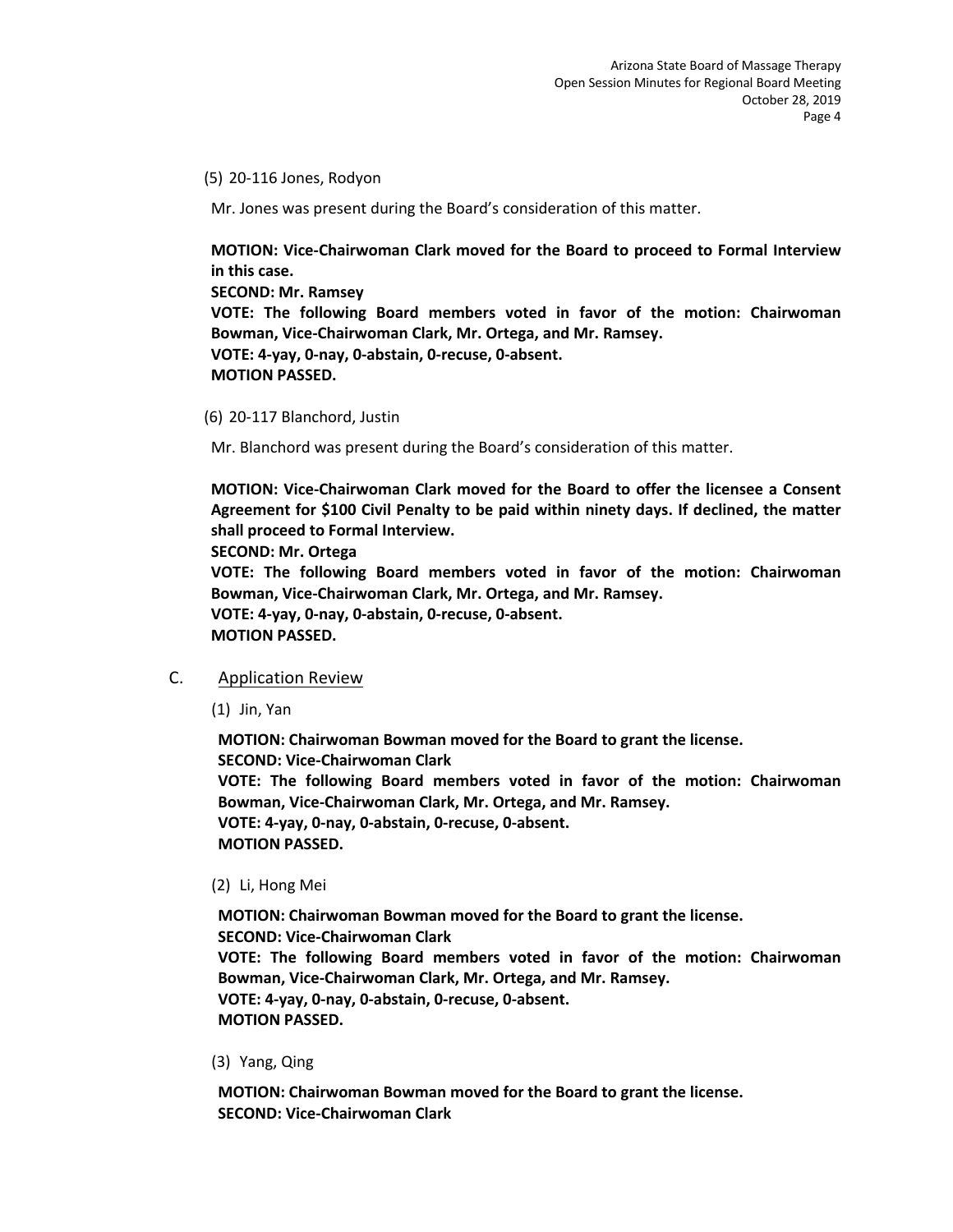**VOTE: The following Board members voted in favor of the motion: Chairwoman Bowman, Vice-Chairwoman Clark, Mr. Ortega, and Mr. Ramsey. VOTE: 4-yay, 0-nay, 0-abstain, 0-recuse, 0-absent. MOTION PASSED.** 

(4) Branigan, Taylor

Mr. Branigan was present during the Board's consideration of this matter.

**MOTION: Chairwoman Bowman moved for the Board to grant the license. SECOND: Vice-Chairwoman Clark VOTE: The following Board members voted in favor of the motion: Chairwoman Bowman, Vice-Chairwoman Clark, Mr. Ortega, and Mr. Ramsey. VOTE: 4-yay, 0-nay, 0-abstain, 0-recuse, 0-absent. MOTION PASSED.** 

## **VI. EXECUTIVE DIRECTOR'S REPORT**

A. Board Operations

## **VII. SUMMARY OF CURRENT EVENTS**

No action was taken by the Board under this Agenda item.

## **VIII. CALL TO THE PUBLIC**

No individuals addressed the Board during the Call to the Public portion of the meeting.

## **IX. DISCUSSION AND UPDATE BY VICE-CHAIR MLEE CLARK ON FEDERATION OF STATE MASSAGE THERAPY BOARDS (FSMTB) 2019 ANNUAL MEETING**

Vice-Chairwoman Clark presented an update regarding the topics covered during the FSMTB's 2019 Annual Meeting.

## **X. DISCUSSION AND POSSIBLE ACTION ITEMS FOR FUTURE MASSAGE BOARD AGENDAS**

No action was taken by the Board under this Agenda item.

## **XI. NEXT ARIZONA MASSAGE THERAPY BOARD MEETING DATE**

Monday, November 25, 2019 at 9:30 a.m. At: The Arizona State Boards & Commission Building 1740 W. Adams, Phoenix, Arizona 85007, Hearing Room C

## **XIII. AUDIENCE QUESTIONS AND ANSWERS WITH BOARD**

The audience discussed with the Board and staff issues surrounding the practice of massage therapy.